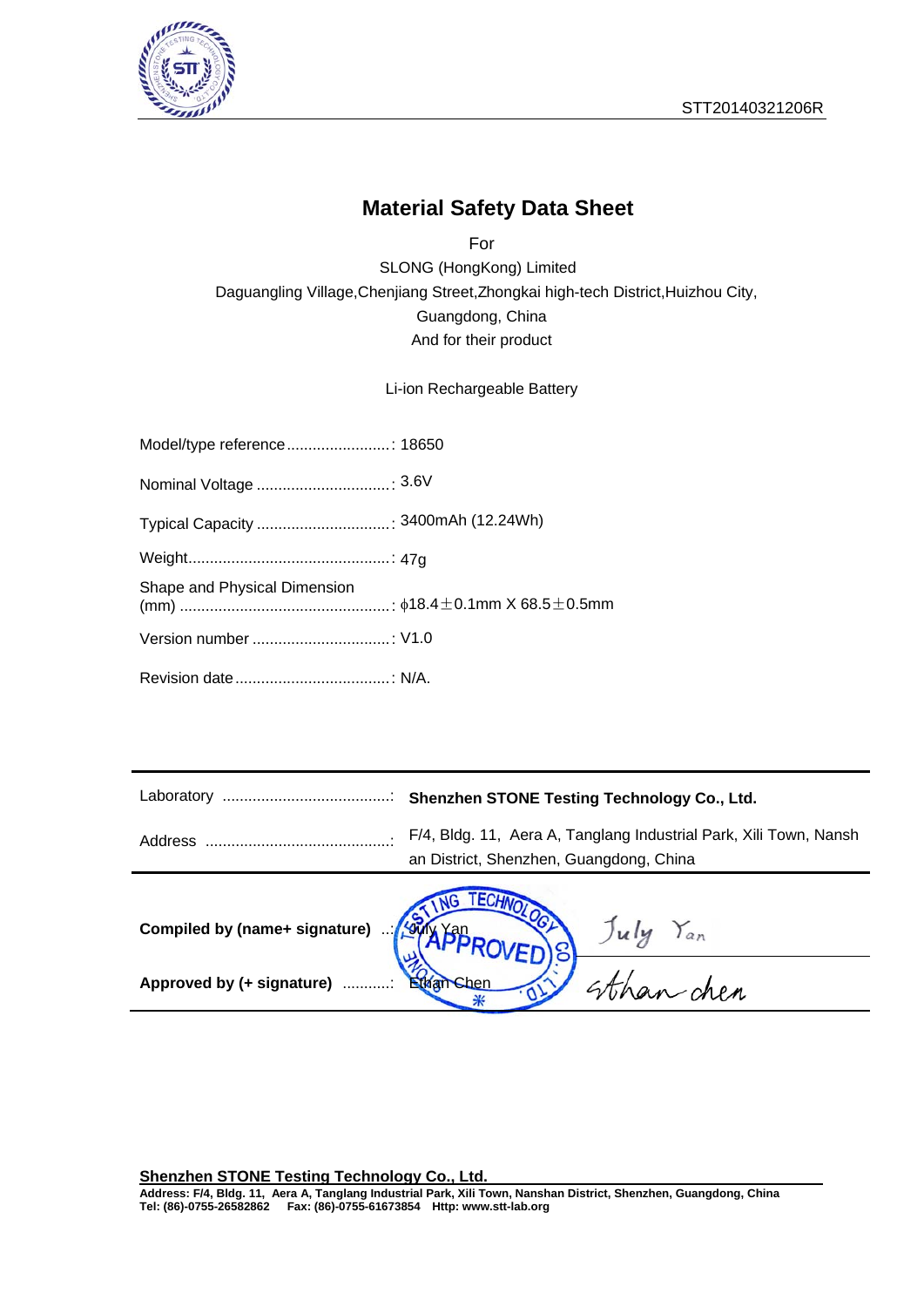

### **Section 1- Chemical Product and Company Identification**

Emergency Telephone No. (24h): +86-13510302497 Telephone number of the supplier: +86-13510302497 Preparation Date: 2019-03-25 E-mail address: xiezhenghong@slelectronic.com Manufacture's/ Supplier Name: SLONG (HongKong) Limited Address: Daguangling Village, Chenjiang Street, Zhongkai high-tech District, Huizhou City, Product Identification: Li-ion Rechargeable Battery Model: 18650 Fax: +86-755-25507076 This MSDS was prepared by Shenzhen STONE Testing Technology Co., Ltd. Item Number: STT20140321206R Referenced documents: ISO 11014:2009 Safety data sheet for chemical products Guangdong, China

### **Section 2 – Hazards Identification**

| Preparation<br>hazards and | Not dangerous with normal use. Do not dismantle, open or shred Li-ion Battery the<br>ingredients contained within or their ingredients products could be harmful. |
|----------------------------|-------------------------------------------------------------------------------------------------------------------------------------------------------------------|
| classification             |                                                                                                                                                                   |
| Apperance,                 | Solid object with no odor, no color.                                                                                                                              |
| Color, and                 |                                                                                                                                                                   |
| Odor<br>Primary            |                                                                                                                                                                   |
| Route(s) of                | These chemicals are contained in a sealed stainless steel enclosure. Risk of                                                                                      |
| Exposure                   | exposure occurs only if the cell is mechanically, thermally or electrically abused to                                                                             |
|                            | the point of compromising the enclosure. If this occurs, exposure to the electrolyte                                                                              |
|                            | solution contained within can occur by Inhalation, Ingestion, Eye contact and Skin                                                                                |
|                            | contact                                                                                                                                                           |
| Potential                  |                                                                                                                                                                   |
| Health                     | ACUTE (short term): see Section 8 for exposure controls In the event that this                                                                                    |
| Effects:                   | battery has been ruptured, the electrolyte solution contained within the battery                                                                                  |
|                            | would be corrosive and can cause burns.                                                                                                                           |
|                            | Inhalation: Inhalation of materials from a sealed battery is not an expected route of                                                                             |
|                            | exposure. Vapors or mists from a ruptured battery may cause respiratory irritation.                                                                               |
|                            | Ingestion: Swallowing of materials from a sealed battery is not an expected route                                                                                 |
|                            | of exposure. Swallowing the contents of an open battery can cause serious                                                                                         |
|                            | chemical burns of mouth, esophagus, and gastrointestinal tract.                                                                                                   |
|                            | Skin: Contact between the battery and skin will not cause any harm. Skin contact                                                                                  |
|                            | with contents of an open battery can cause severe irritation or burns to the skin.                                                                                |
|                            | Eye: Contact between the battery and the eye will not cause any harm. Eye contact                                                                                 |
|                            | with contents of an open battery can cause severe irritation or burns to the eye.                                                                                 |
|                            | <b>CHRONIC (long term):</b> see Section 11 for additional toxicological data                                                                                      |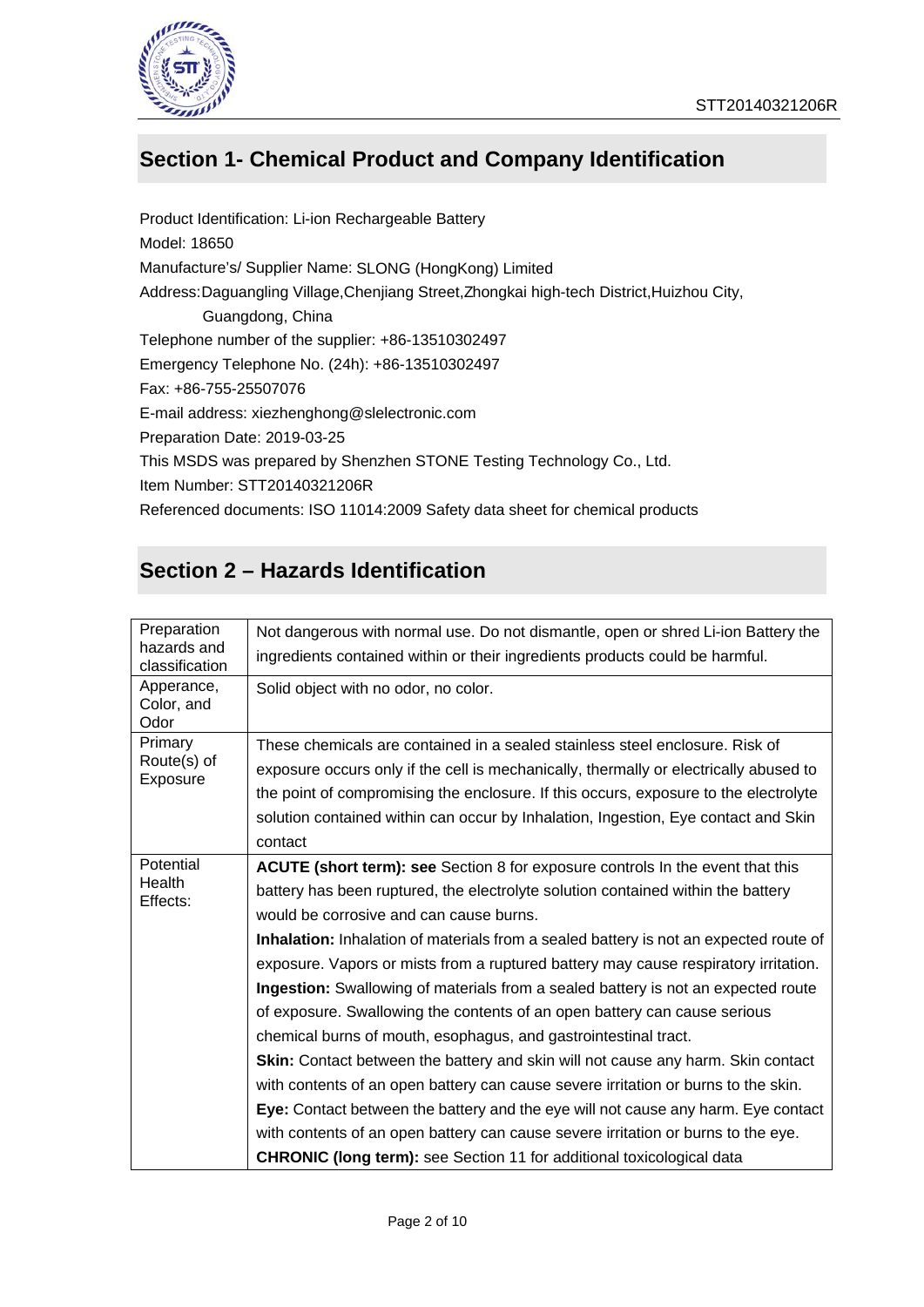

| Medical<br>Conditions<br>Aggravated by | Not applicable |
|----------------------------------------|----------------|
| Exposure                               |                |
| Reported as<br>carcinogen              | Not applicable |

### **Section 3 – Composition/Information on Ingredients**

| Li Ton Dattory is a mixture.          |                          |                   |
|---------------------------------------|--------------------------|-------------------|
| Hazardous Ingredients                 | Concentration or         | <b>CAS Number</b> |
| (Chemical Name)                       | concentration ranges (%) |                   |
| Lithium cobalt oxides                 | 35.05%                   | 12190-79-3        |
| Graphite powder (C)                   | 15.98%                   | 7782-42-5         |
| Rubber                                | 10.36%                   | 69028-37-1        |
| Carbon black                          | 0.79%                    | 1333-86-4         |
| Styrene butadiene rubber<br>(SBR)     | 0.71%                    | 61789-96-6        |
| Polypropylene                         | 1.74%                    | 9003-07-0         |
| Polyethylene                          | 1.27%                    | 9002-88-4         |
| Lithium hexafluoroarsenate<br>(LIPF6) | 1.27%                    | 21324-40-3        |
| Ethylene carbonate (EC)               | 6.34%                    | $96 - 49 - 1$     |
| Other                                 | 26.49%                   | N/A               |

Li-ion Battery is a mixture.

Labeling according to EC directives.

No symbol and risk phrase are required.

Note: CAS number is Chemical Abstract Service Registry Number.

N/A=Not apply.

### **Section 4 – First-aid Measures**

| <b>Inhalation</b>   | If contents of an opened battery are inhaled, remove source of contamination or         |
|---------------------|-----------------------------------------------------------------------------------------|
|                     | move victim to fresh air. Obtain medical advice.                                        |
| <b>Skin contact</b> | If skin contact with contents of an open battery occurs, as quickly as possible         |
|                     | remove contaminated clothing, shoes and leather goods. Immediately flush with           |
|                     | lukewarm, gently flowing water for at least 30 minutes. If irritation or pain persists, |
|                     | seek medical attention. Completely decontaminate clothing, shoes and leather            |
|                     | goods before reuse or discard.                                                          |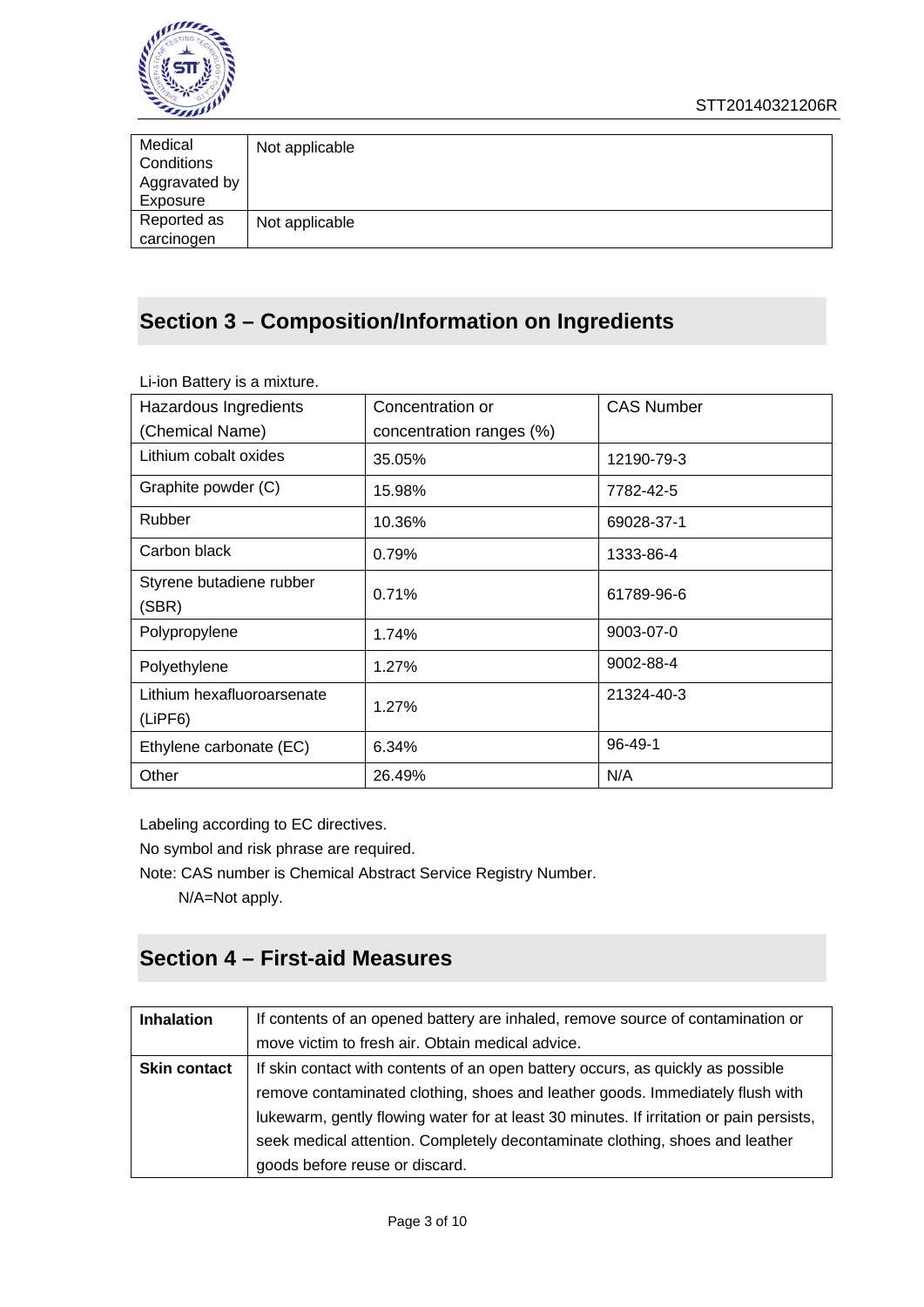

| Eye contact | If eye contact with contents of an open battery occurs, immediately flush the         |
|-------------|---------------------------------------------------------------------------------------|
|             | contaminated eye(s) with lukewarm, gently flowing water for at least 30 minutes       |
|             | while holding the eyelids open. Neutral saline solution may be used as soon as it is  |
|             | available. If necessary, continue flushing during transport to emergency care         |
|             | facility. Take care not to rinse contaminated water into the unaffected eye or onto   |
|             | face. Quickly transport victim to an emergency care facility.                         |
| Ingestion   | If ingestion of contents of an open battery occurs, never give anything by mouth if   |
|             | victim is rapidly losing consciousness, or is unconscious or convulsing. Have victim  |
|             | rinse mouth thoroughly with water. DO NOT INDUCE VOMITING. Have victim                |
|             | drink 60 to 240 mL (2-8 oz.) of water. If vomiting occurs naturally, have victim lean |
|             | forward to reduce risk of aspiration. Have victim rinse mouth with water again.       |
|             | Quickly transport victim to an emergency care facility.                               |

# **Section 5 – Fire-fighting Measures**

| Flammable  | In the event that this battery has been ruptured, the electrolyte solution contain  |
|------------|-------------------------------------------------------------------------------------|
| Properties | within the battery would be flammable. Like any sealed container, battery cells may |
|            | rupture when exposed to excessive heat; this could result in the release of         |
|            | flammable or corrosive materials.                                                   |

| Suitable             |                                                                                      |
|----------------------|--------------------------------------------------------------------------------------|
| extinguishing        | Use extinguishing media suitable for the materials that are burning.                 |
| Media                |                                                                                      |
| Unsuitable           |                                                                                      |
| extinguishing        | Not available                                                                        |
| Media                |                                                                                      |
| Explosion            | <b>Sensitivity to Mechanical Impact:</b> This may result in rupture in extreme cases |
| Data                 | Sensitivity to Static Discharge: Not Applicable                                      |
| Specific             | Fires involving Li-ion Battery are controlled with water. When water is used,        |
| Hazards              | however, hydrogen gas may evolve. In a confined space, hydrogen gas can form         |
| arising from         | an explosive mixture. In this situation, smothering agents are recommended to        |
| the chemical         | extinguish the fire                                                                  |
| $\cdot$ · Protective |                                                                                      |
| Equipment            | As for any fire, evacuate the area and fight the fire from a safe distance. Wear a   |
| and                  | pressure-demand, self-contained breathing apparatus and full protective gear.        |
| precautions          | Fight fire from a protected location or a safe distance. Use NIOSH/MSHA approved     |
| for firefighters     | full-face self-contained breathing apparatus (SCBA) with full protective gear.       |
| <b>NFPA</b>          | Health: 0 Flammability: 0 Instability: 0                                             |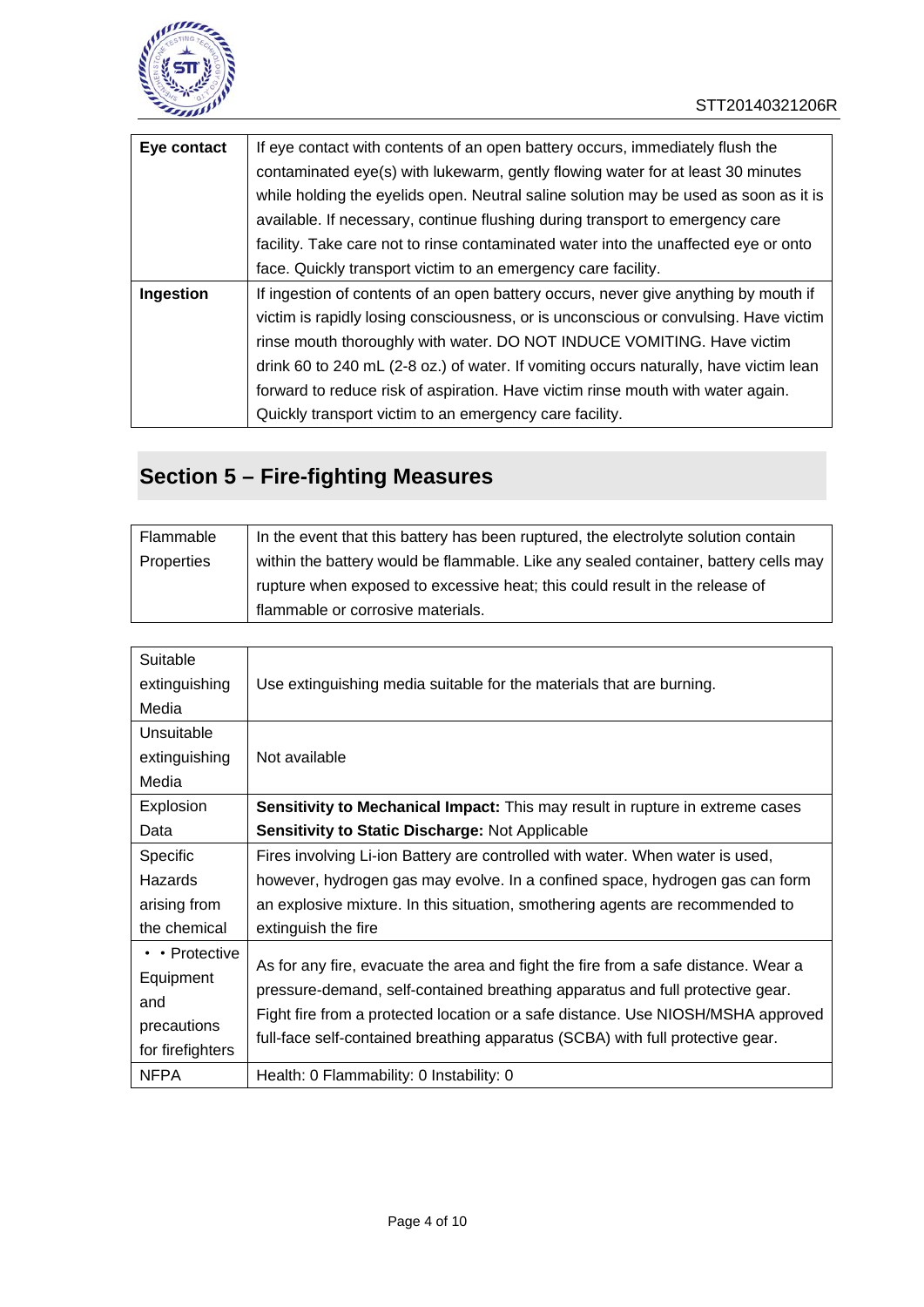

## **Section 6 – Accidental Release Measures**

| Personal Precautions, protective equipment, and | Restrict access to area until completion of         |
|-------------------------------------------------|-----------------------------------------------------|
|                                                 |                                                     |
| emergency procedures                            | clean-up. Do not touch the spilled material. Wear   |
|                                                 | adequate personal protective equipment as           |
|                                                 | indicated in Section 8.                             |
| <b>Environmental Precautions</b>                | Prevent material from contaminating soil and        |
|                                                 | from entering sewers or waterways.                  |
| Methods and materials for Containment           | Stop the leak if safe to do so. Contain the spilled |
|                                                 | liquid with dry sand or earth. Clean up spills      |
|                                                 | <i>immediately.</i>                                 |
| Methods and materials for cleaning up           | Absorb spilled material with an inert absorbent     |
|                                                 | (dry sand or earth). Scoop contaminated             |
|                                                 | absorbent into an acceptable waste container.       |
|                                                 | Collect all contaminated absorbent and dispose      |
|                                                 | of according to directions in Section 13. Scrub     |
|                                                 | the area with detergent and water; collect all      |
|                                                 | contaminated wash water for proper disposal.        |

# **Section 7 – Handling and Storage**

| Handling | Don't handling Li-ion Battery with metalwork. Do<br>not open, dissemble, crush or burn battery.<br>Ensure good ventilation/ exhaustion at the<br>workplace.     |
|----------|-----------------------------------------------------------------------------------------------------------------------------------------------------------------|
|          | Prevent formation of dust.                                                                                                                                      |
|          | Information about protection against explosions<br>and fires: Keep ignition sources away- Do not<br>smoke.                                                      |
| Storage  | If the Li-ion Battery is subject to storage for such<br>a long term as more than 3 months, it is<br>recommended to recharge the Li-ion Battery<br>periodically. |
|          | 3 months: -10℃~+40℃, 45 to 85%RH                                                                                                                                |
|          | And recommended at $0^{\circ}C \rightarrow 35^{\circ}C$ for long period<br>storage.                                                                             |
|          | The capacity recovery rate in the delivery state<br>(50% capacity of fully charged) after storage is<br>assumed to be 80% or more.                              |
|          | The voltage for a long time storage shall be<br>3.7V~4.2V range.                                                                                                |
|          | Do not storage Li-ion Battery haphazardly in a<br>box or drawer where they may short-circuit each                                                               |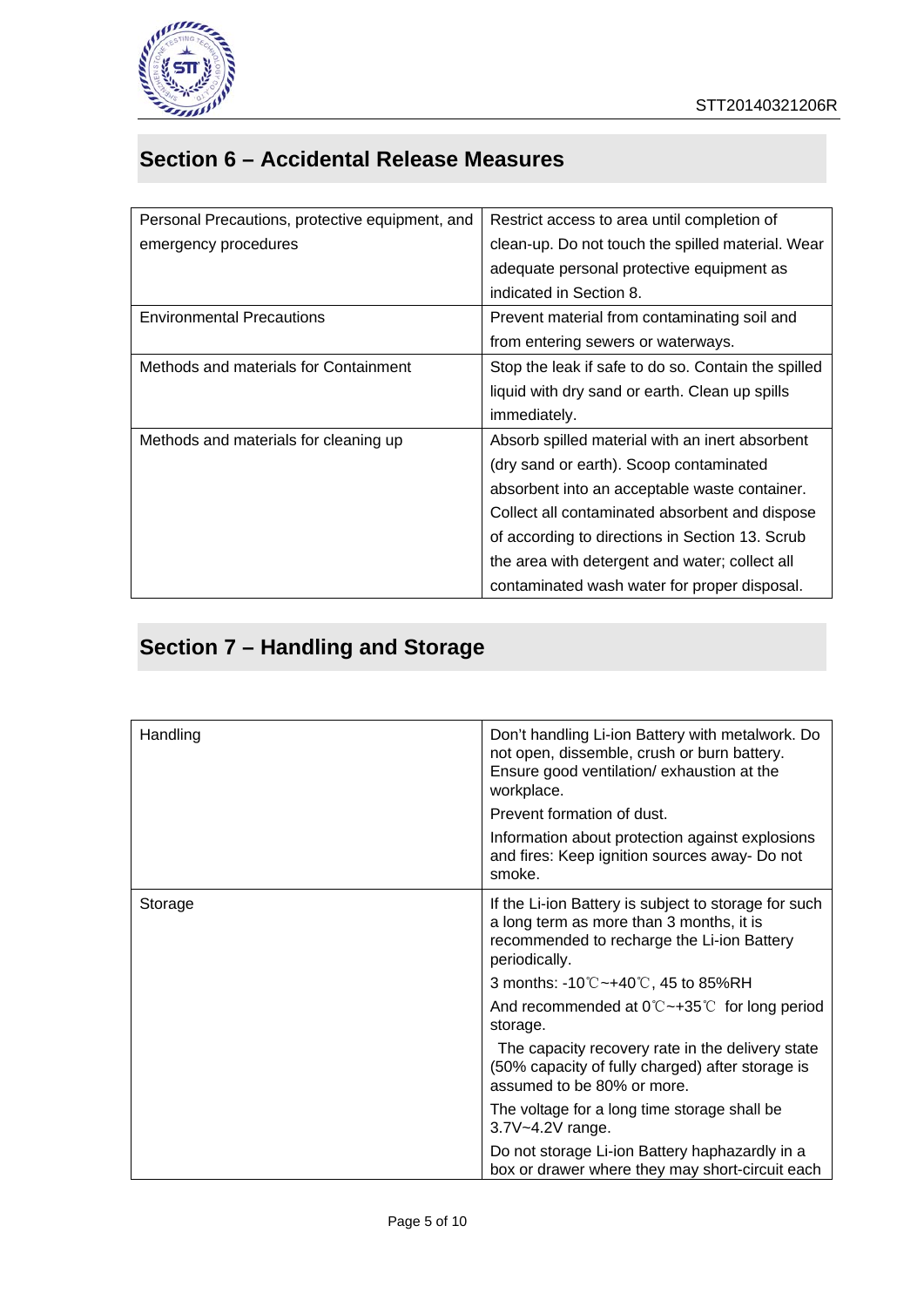

| other or be short-circuited by other metal<br>objects.                             |
|------------------------------------------------------------------------------------|
| Keep out of reach of children.                                                     |
| Do not expose Li-ion Battery to heat or fire.<br>Avoid storage in direct sunlight. |
| Do not store together with oxidizing and acidic<br>materials.                      |

## **Section 8 – Exposure Controls and Personal Protection**

| <b>Engineering Controls</b>       | Use local exhaust ventilation or other             |
|-----------------------------------|----------------------------------------------------|
|                                   | engineering controls to control sources of dust,   |
|                                   | mist, fumes and vapor.                             |
|                                   | Keep away from heat and open flame. Store in a     |
|                                   | cool, dry place.                                   |
| Personal Protective Equipment     | <b>Respiratory Protection: Not necessary under</b> |
|                                   | normal conditions.                                 |
|                                   | <b>Skin and body Protection: Not necessary</b>     |
|                                   | under normal conditions, Wear neoprene or          |
|                                   | nitrile rubber gloves if handling an open or       |
|                                   | leaking battery.                                   |
|                                   | Hand protection: Wear neoprene or natural          |
|                                   | rubber material gloves if handling an open or      |
|                                   |                                                    |
|                                   | leaking battery.                                   |
|                                   | Eye Protection: Not necessary under normal         |
|                                   | conditions, Wear safety glasses if handling an     |
|                                   | open or leaking battery.                           |
| <b>Other Protective Equipment</b> | Have a safety shower and eye wash fountain         |
|                                   | readily available in the immediate work area.      |
| <b>Hygiene Measures</b>           | Do not eat, drink, or smoke in work area.          |
|                                   | Maintain good housekeeping.                        |

## **Section 9 - Physical and Chemical Properties**

| Physical<br><b>State</b>                 | Form: Solid     |                |
|------------------------------------------|-----------------|----------------|
|                                          | Color: Black    |                |
|                                          | Odour: Monotony |                |
| Change in condition:                     |                 |                |
| pH, with indication of the concentration |                 | Not applicable |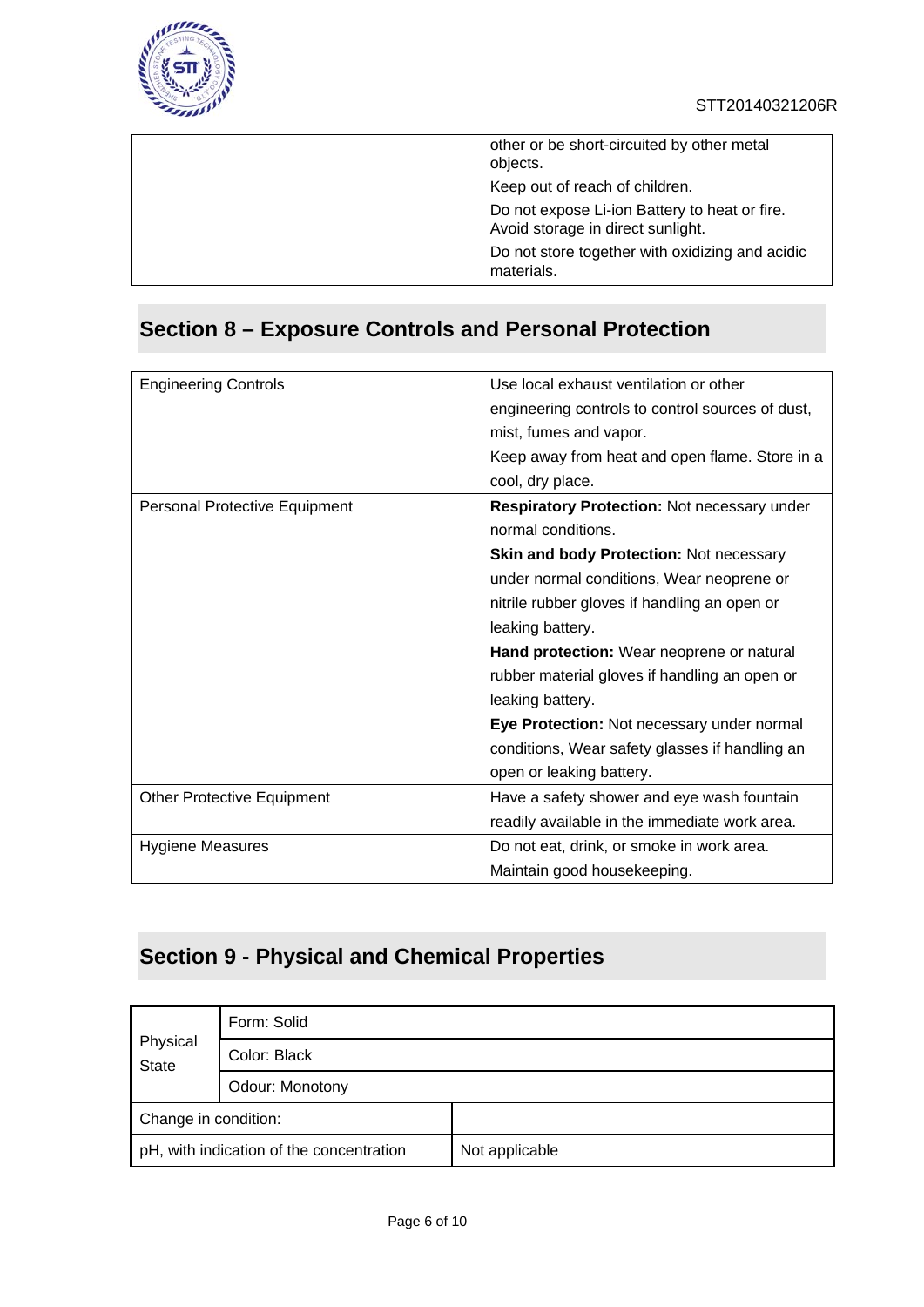

STT20140321206R

| Melting point/freezing point                               | Not available.  |
|------------------------------------------------------------|-----------------|
| Boiling Point, initial boiling point and Boiling<br>range: | Not available.  |
| <b>Flash Point</b>                                         | Not available.  |
| Upper/lower flammability or explosive limits               | Not available.  |
| Vapor Pressure:                                            | Not applicable  |
| Vapor Density: $(Air = 1)$                                 | Not applicable  |
| Density/relative density                                   | Not available.  |
| Solubility in Water:                                       | Insoluble       |
| n-octanol/water partition coefficient                      | Not available.  |
| Auto-ignition temperature                                  | $130^{\circ}$ C |
| Decomposition temperature                                  | Not available.  |
| Odout threshold                                            | Not available.  |
| Evaporation rate                                           | Not available.  |
| Flammability (soil, gas)                                   | Not available.  |
| Viscosity                                                  | Not applicable  |

# **Section 10 - Stability and Reactivity**

| Stability                                                          | The product is stable under normal conditions.                                                                                                                                                                                                                         |
|--------------------------------------------------------------------|------------------------------------------------------------------------------------------------------------------------------------------------------------------------------------------------------------------------------------------------------------------------|
| Conditions to Avoid (e.g. static discharge, shock<br>or vibration) | Do not subject Li-ion Battery to mechanical<br>shock.<br>Vibration encountered during transportation<br>does not cause leakage, fire or explosion.<br>Do not disassemble, crush, short or install with<br>incorrect polarity. Avoid mechanical or electrical<br>abuse. |
| Incompatible Materials                                             | Not Available                                                                                                                                                                                                                                                          |
| <b>Hazardous Decomposition Products</b>                            | This material may release toxic fumes if burned<br>or exposed to fire                                                                                                                                                                                                  |
| Possibility of Hazardous Reaction                                  | Not Available                                                                                                                                                                                                                                                          |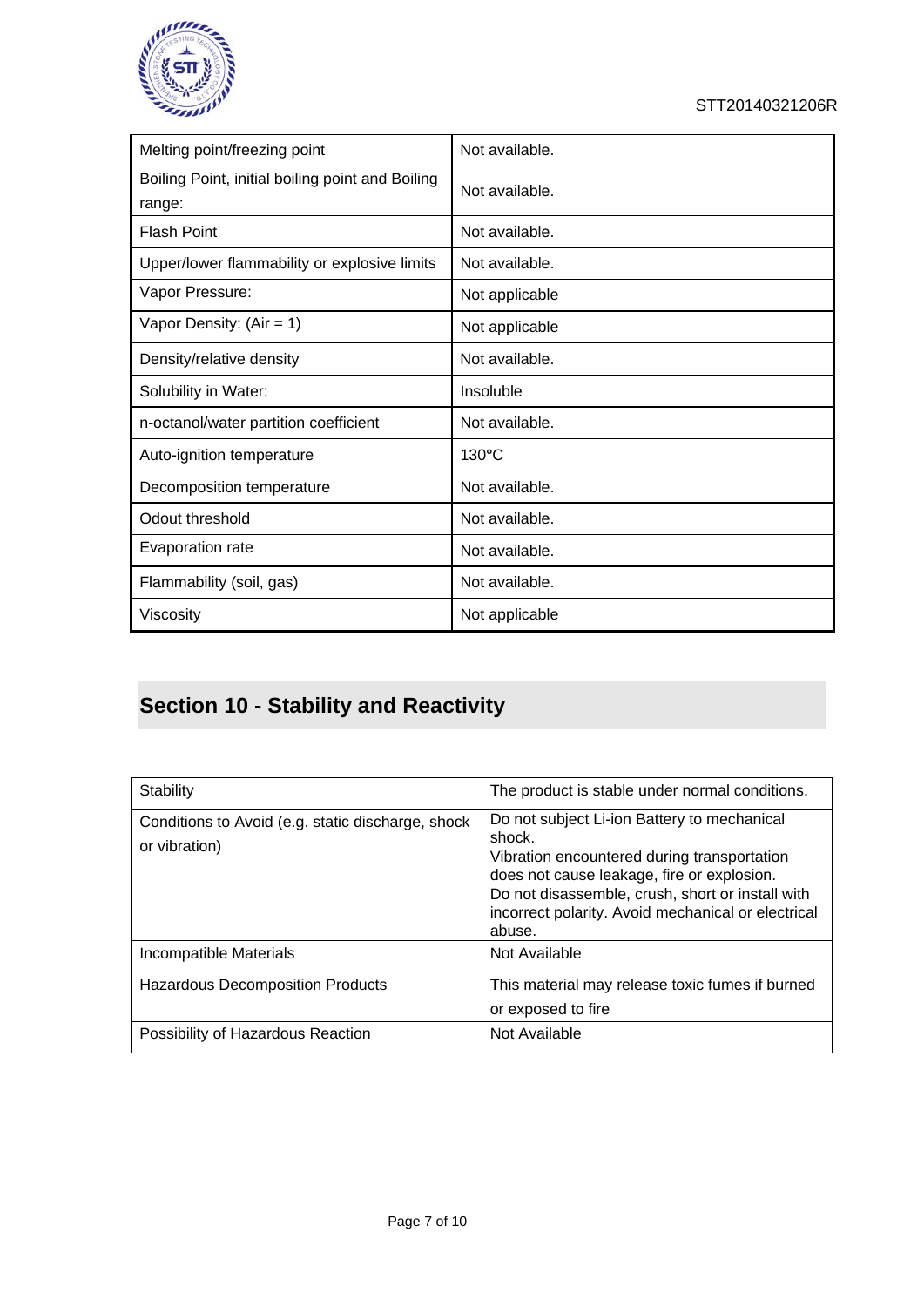

### **Section 11 - Toxicological Information**

| Irritation                                   | Risk of irritation occurs only if the cell is        |
|----------------------------------------------|------------------------------------------------------|
|                                              | mechanically, thermally or electrically abused to    |
|                                              | the point of compromising the enclosure. If this     |
|                                              | occurs, irritation to the skin, eyes and respiratory |
|                                              | tract may occur.                                     |
| Sensitization                                | Not Available                                        |
| <b>Neurological Effects</b>                  | Not Available                                        |
| Teratoaenicity                               | Not Available                                        |
| <b>Reproductive Toxicity</b>                 | Not Available                                        |
| Mutagenicity (Genetic Effects)               | Not Available                                        |
| <b>Toxicologically Synergistic Materials</b> | Not Available                                        |

### **Section 12 - Ecological Information**

| General note:                                 | Water hazard class 1(Self-assessment): slightly    |
|-----------------------------------------------|----------------------------------------------------|
|                                               | hazardous for water.                               |
|                                               | Do not allow undiluted product or large quantities |
|                                               | of it to reach ground water, water course or       |
|                                               | sewage system.                                     |
| Anticipated behavior of a chemical product in | Not Available                                      |
| environment/possible environmental            |                                                    |
| impace/ecotoxicity                            |                                                    |
| Mobility in soil                              | Not Available                                      |
| Persistence and Degradability                 | Not Available                                      |
| Bioaccumulation potential                     | Not Available                                      |
| <b>Other Adverse Effects</b>                  | Not Available                                      |

### **Section 13 – Disposal Considerations**

Product disposal recommendation: Observe local, state and federal laws and regulations. Packaging disposal recommendation: Be aware discarded batteries may cause fire, tape the battery terminals to insulate them. Don't disassembly the battery. Completely discharge containers(no tear drops, no powder rest, scraped carefully). Containers may be recycled or re-used. Observe local, state and federal laws and regulations.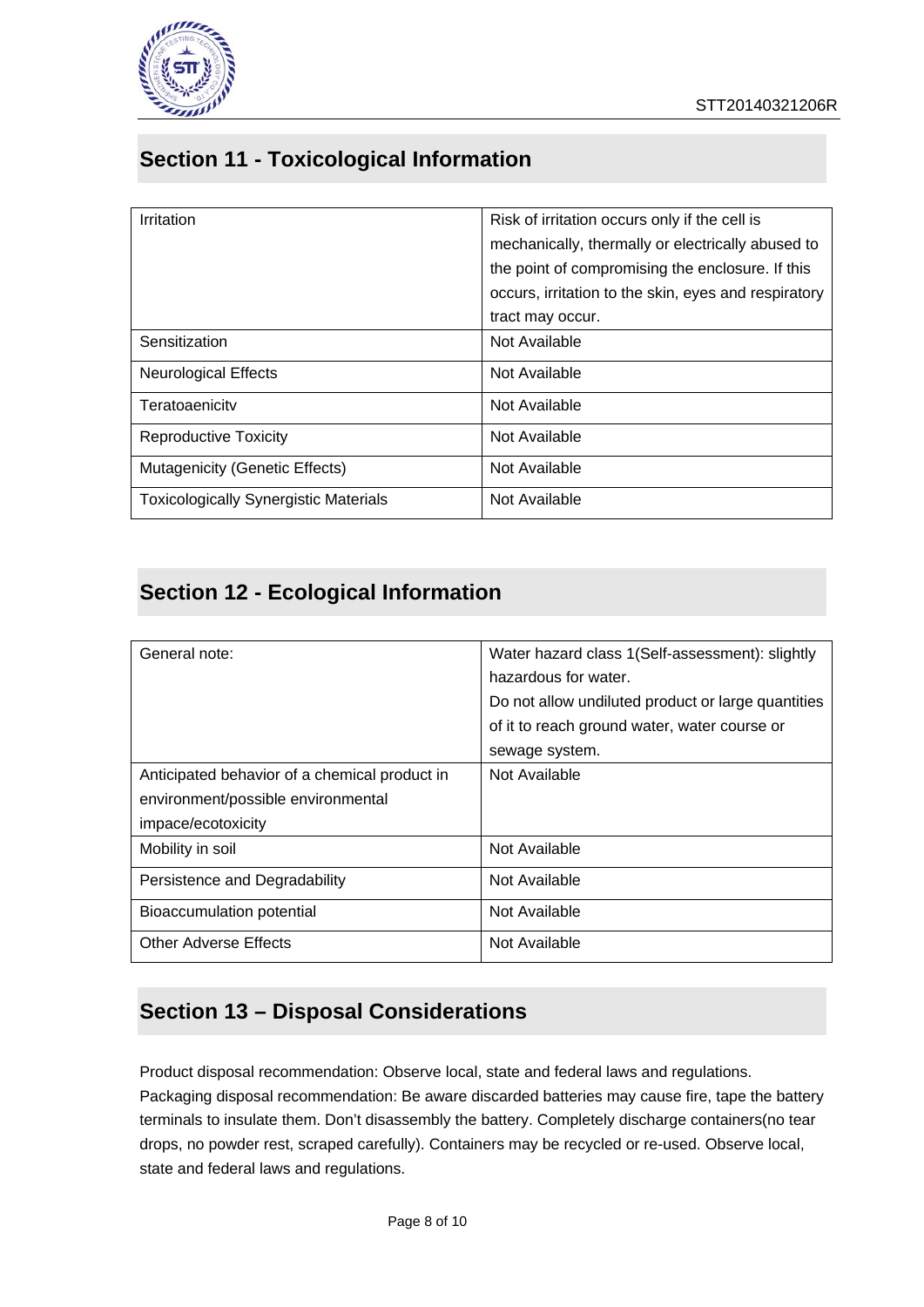

#### **Section 14 – Transport Information**

The Li-ion Battery (18650) had passed the test UN 38.3 and are classified as non-dangerous goods; Concorde's Li-ion Battery comply with the UN Recommendations on the Transport of Dangerous Goods; IATA Dangerous Goods regulations, and applicable U.S. DOT regulations for the safe transport of Li-ion Battery.

The Li-ion Battery according to NEWEST PACKING INSTRUCTION 965~967 section II of IATA DGR 55<sup>th</sup> Edition for transportation.

 More information concerning shipping, testing, marking and packaging can be obtained from label master at http://www.labelmaster.com/.

Each package must be labeled with a Lithium Battery handling label.

Lithium-ion batteries can be treated as ''Non-dangerous goods" under the United Nations Recommendations on the Transport of Dangerous Goods, Special Provision 188, provided that packaging is strong and prevent the products from short-circuit.

With regard to transport, the following regulations are cited and considered:

- The International Civil Aviation Organization (ICAO) Technical Instructions.

- The International Air transport Association (IATA) Dangerous Goods Regulations.

- The International Maritime Dangerous Goods (IMDG) Code.

- The US Hazardous Materials Regulation (HMR) pursuant to a final rule issued by RSPA

- The Office of Hazardous Materials Safety within the US Department of Transportations' (DOT) Research and Special Programs Administration (RSPA)

#### **Section 15 - Regulatory Information**

OSHA hazard communication standard (29 CFR 1910.1200)

Hazardous ∨ Non-hazardous

#### **Section 16 - Other Information**

The information above is believed to be accurate and represents the best information currently available to us. However, Concorde makes no warranty of merchantability or any other warranty, express or implied, with respect to such information, and we assume no liability resulting from its use. Users should make their own investigations to determine the suitability of the information for their particular purposes. Although reasonable precautions have been taken in the preparation of the data contained herein, it is offered solely for your information, consideration and investigation. This material safety data sheet provides guidelines for the safe handling and use of this product; it does not and cannot advise on all possible situations, therefore, your specific use of this product should be evaluated to determine if additional precautions are required.